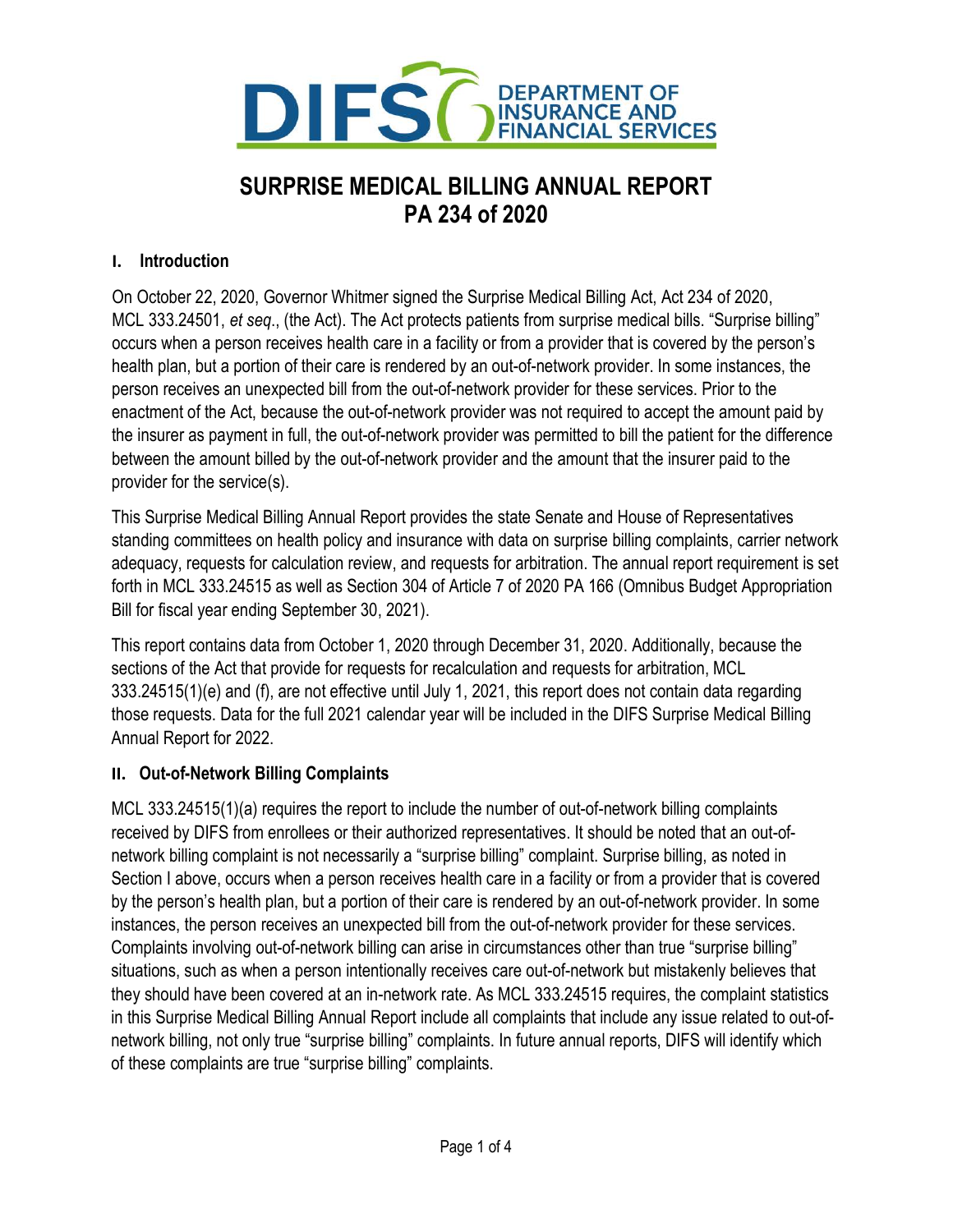

 From October 1, 2020 through December 31, 2020, DIFS received 31 complaints from an insured or an insured's authorized representative regarding out-of-network billing.

#### III. Complaints by Provider Specialty

 MCL 333.24515(1)(b) requires the report to separate the number of out-of-network billing complaints received by DIFS by provider specialty.

 The table below provides a summary of the out-of-network complaints that DIFS received and which specialties were involved. The out-of-network complaints are categorized using the categories of medical specialties listed in Appendix IX of the Michigan Network Adequacy Guidance.

| <b>SPECIALTY</b>           | <b>NUMBER OF COMPLAINTS</b> |  |
|----------------------------|-----------------------------|--|
| Anesthesiology             |                             |  |
| Chiropractic               |                             |  |
| <b>Emergency Medicine</b>  |                             |  |
| <b>General Surgery</b>     |                             |  |
| <b>Laboratory Services</b> |                             |  |
| Mental/Behavioral Health   | 3                           |  |
| Obstetrics/Gynecology      | 3                           |  |
| Oncology                   | າ                           |  |
| Orthotics/Prosthetics      |                             |  |
| Pathology                  | ŋ                           |  |
| Pediatrics                 |                             |  |
|                            | 31                          |  |

The chart below provides the percentage of out-of-network complaints for each specialty:

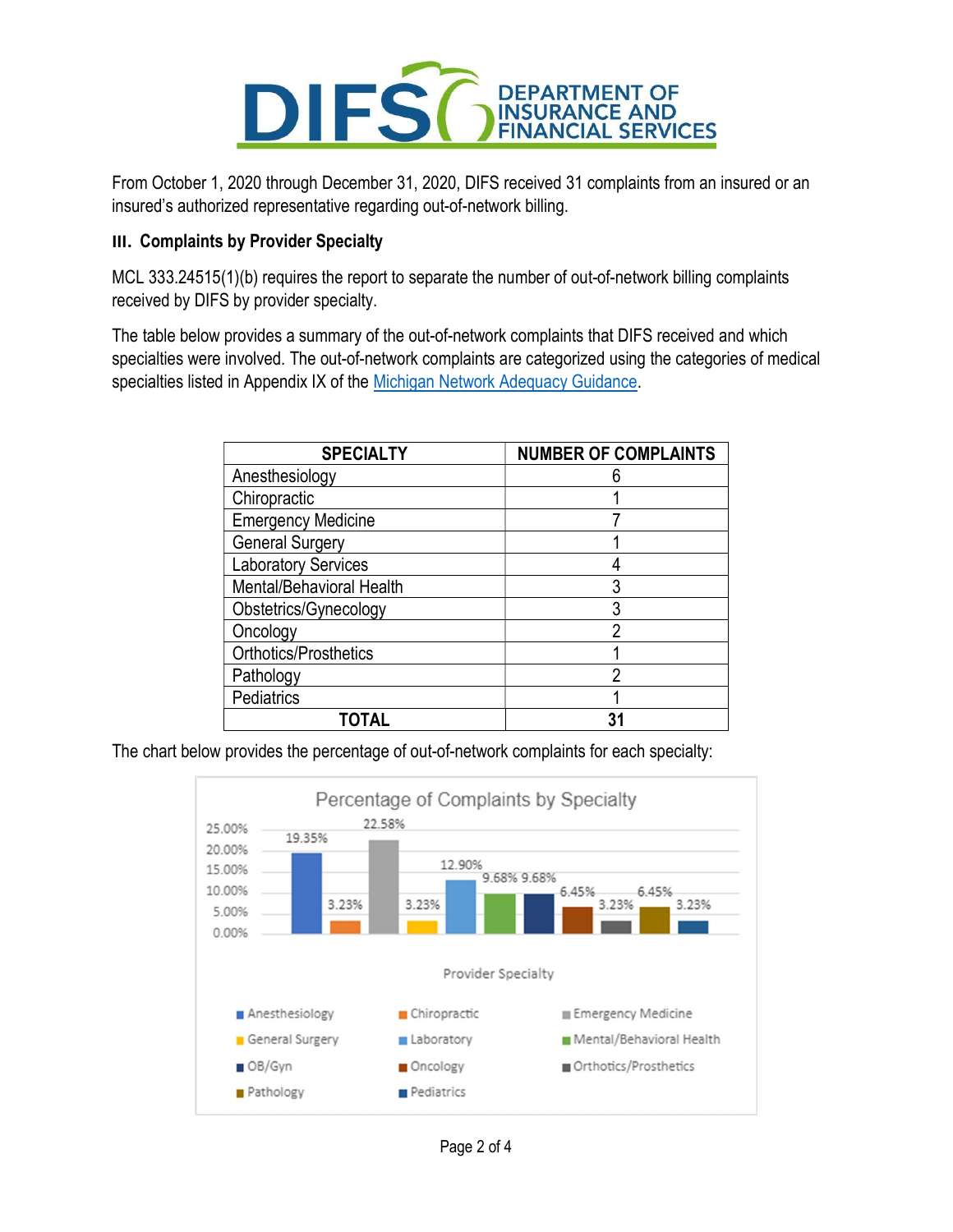

#### IV. Ratios of Complaints to Enrollees by Plan

 MCL 333.24515(1)(c) requires the report to include the ratio of out-of-network billing complaints to the total number of enrollees in the health plan. The number of enrollees in each health plan was calculated using the number of lives covered that were submitted by each plan on its FIS 322 form. The data reported on the FIS 322 form reflects the data on December 31 of the year preceding the filing.

| <b>INSURER - MEDICAL</b>      | <b>NUMBER OF OUT-OF-</b><br><b>NETWORK</b><br><b>COMPLAINTS</b> | <b>NUMBER OF</b><br><b>ENROLLEES</b> | <b>RATIO OF</b><br><b>COMPLAINT TO</b><br><b>ENROLLEES</b> |
|-------------------------------|-----------------------------------------------------------------|--------------------------------------|------------------------------------------------------------|
| Aetna Health                  |                                                                 | 164,813                              | 1:82,407                                                   |
| Alliance Health & Life Ins Co |                                                                 | 108,601                              | N/A                                                        |
| Blue Cross Blue Shield of MI  |                                                                 | 4,515,733                            | 1:645,105                                                  |
| <b>Blue Care Network</b>      |                                                                 | 750,727                              | 1:750,727                                                  |
| <b>CIGNA</b>                  |                                                                 | 21,659                               | 1:21,659                                                   |
| Golden Rule                   |                                                                 | 15,865                               | 1:15,865                                                   |
| Health Alliance Plan          |                                                                 | 98,090                               | 1:98,090                                                   |
| Humana Ins Co                 | 0                                                               | 1,377                                | N/A                                                        |
| McLaren Health Plan Comm      | 3                                                               | 18,024                               | 1:6,008                                                    |
| Meridian Health Plan of MI    |                                                                 | 9,322                                | 1:9,322                                                    |
| Molina Healthcare of MI       | 3                                                               | 9,587                                | 1:3,196                                                    |
| National Health Ins Co        | 0                                                               | 828                                  | N/A                                                        |
| Oscar Insurance Co            | 0                                                               | 1,422                                | N/A                                                        |
| Paramount Care of MI          | 0                                                               | 1,092                                | N/A                                                        |
| Physician's Health Plan       | 0                                                               | 37,331                               | N/A                                                        |
| Priority Health (HMO)         | 4                                                               | 452,859                              | 1:113,215                                                  |
| <b>Total Health Care USA</b>  | 0                                                               | 34,784                               | N/A                                                        |
| <b>Trustmark</b>              |                                                                 | 31                                   | 1:31                                                       |
| UnitedHealthcare Ins Co       | 5                                                               | 67,401                               | 1:13,480                                                   |
| Upper Peninsula Health Plan   |                                                                 | 53,839                               | 1:53,839                                                   |
| <b>TOTAL</b>                  | 31                                                              | 6,363,385                            | 1:205,270                                                  |

# V. Carrier Network Adequacy by Specialty

 MCL 333.24515(1)(d) requires the report to include information regarding carrier network adequacy by provider specialty. DIFS reviews network adequacy for commercial insurers, health maintenance organizations, and any issuer issuing Qualified Health Plans (QHPs) on the Marketplace pursuant to the Patient Protection and Affordable Care Act, Public Law 111-148 under the authority of MCL 500.3428, which provides: